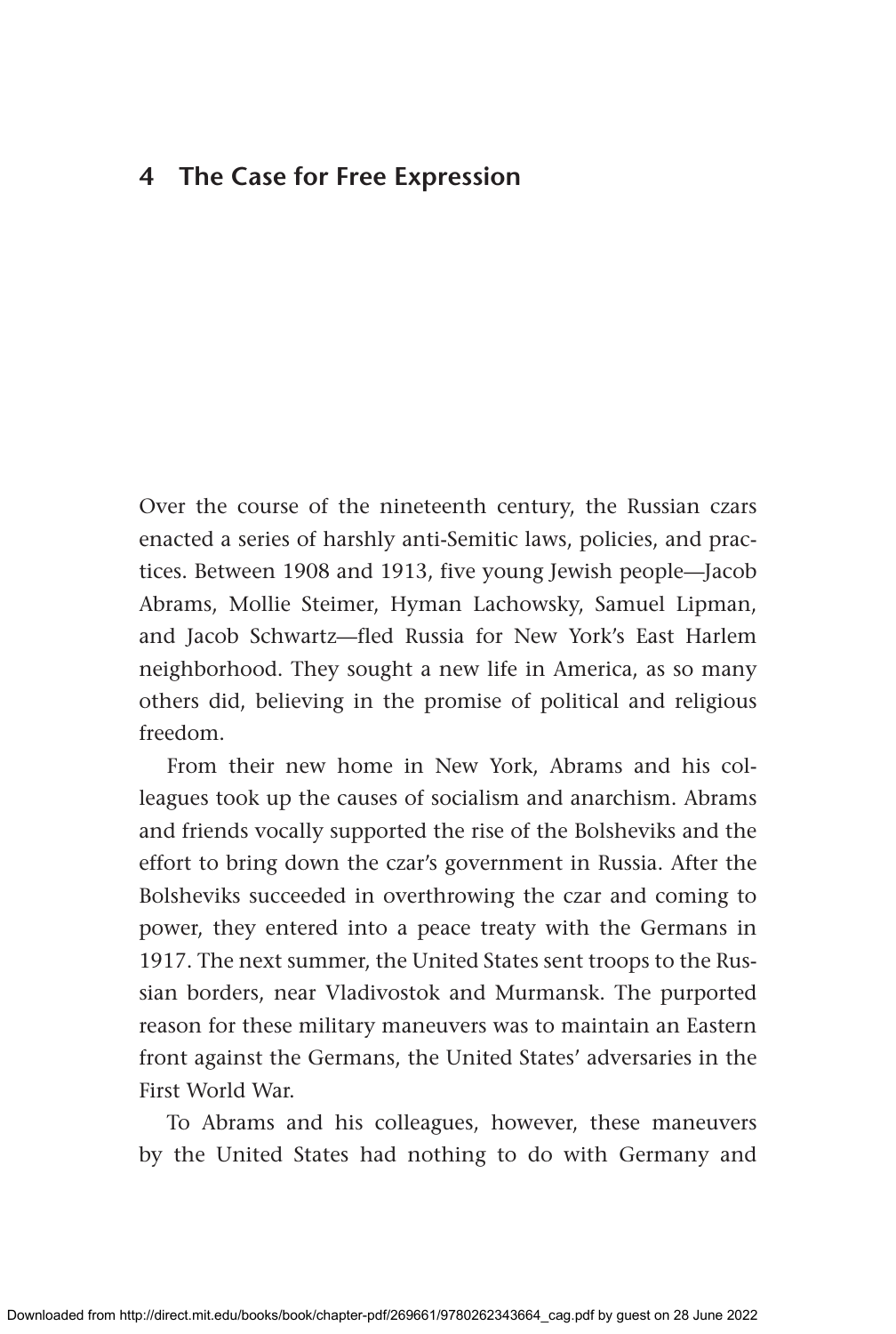**64 Chapter 4**

everything to do with opposing the Russian Revolution, to which they had by this time become devoted. Abrams and his friends printed up two leaflets, one in English and another in Yiddish. Both leaflets called for a general strike by the workers of the United States. The leaflet in English signed off with the words: "Awake! Awake, you Workers of the World! REVOLU-TIONISTS." The leaflet in Yiddish focused on Russian emigrants, urging them to "spit in the face of the false, hypocritic [*sic*] propaganda" of the Americans.<sup>1</sup>

Military police arrested Abrams and his colleagues for their allegedly treasonous activities in producing and disseminating the two leaflets. At the end of their first trial, Judge Henry DeLamar Clayton found them guilty of conspiring to violate the Sedition Act of 1918 and sentenced them to three to twenty years in prison.

The case came before the U.S. Supreme Court on appeal. Abrams and his fellow defendants raised a First Amendment defense, claiming that they had been denied their right to free expression. In 1919, a majority of the Supreme Court justices denied their claims. The justices in the majority referred to recently discussed, similar cases, where the justices had found no recognizable free speech protection.

Two Supreme Court justices disagreed with the majority in the *Abrams* case. Justice Oliver Wendell Holmes Jr. wrote a dissenting opinion with which Justice Louis Brandeis concurred. The Holmes dissent in *Abrams* immediately provoked strong opinions, both for and against. It continues to be one of the most famous opinions written by a U.S. Supreme Court justice. The power of this dissent is all the more striking for the fact that it was written for the losing side in this particular debate.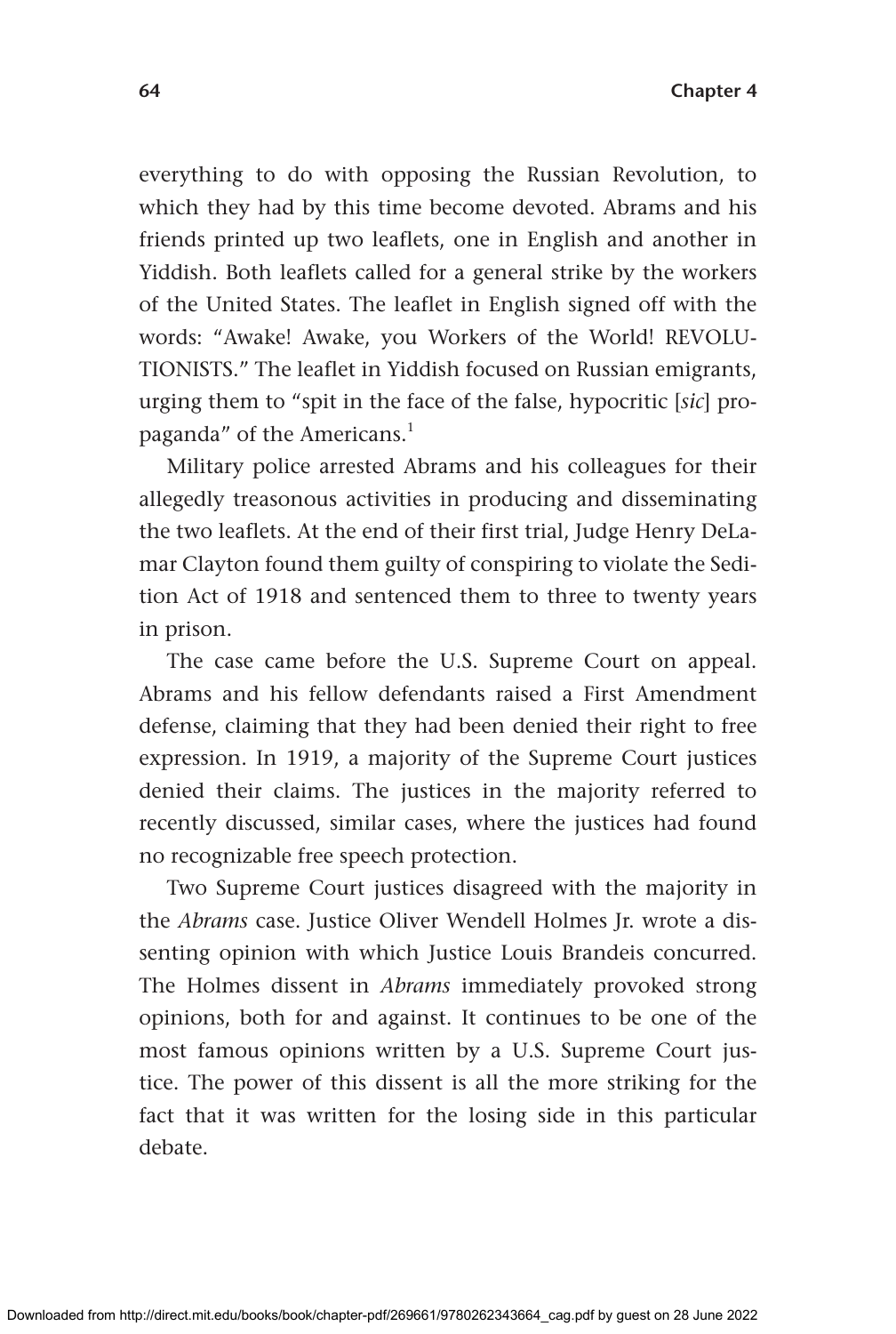In his dissent, Holmes wrote that he supported the right of Abrams and his colleagues to publish the leaflets and that the state should not have the power to stop them from doing so. The entirety of Holmes's dissent is worth reading, but at its core, he wrote: "The ultimate good desired is better reached by free trade in ideas—that the best test of truth is the power of the thought to get itself accepted in the competition of the market $"$ <sup>2</sup>

Holmes referred to this idea as the "theory of our Constitution." According to him, "It is an experiment, as all life is an experiment. … While that experiment is part of our system I think that we should be eternally vigilant against attempts to check the expression of opinions that we loathe and believe to be fraught with death, unless they so imminently threaten immediate interference with the lawful and pressing purposes of the law that an immediate check is required to save the country."3 Holmes set a very high bar—"imminent threat"—for the instances in which speech might be justifiably curtailed. He also linked this strong level of protection of speech, even loathsome speech, with the very theory of the American system of government.

As famous as it is today, Holmes's dissent in *Abrams* came as a surprise to his contemporaries who followed these matters closely. Holmes had agreed with the majority in a series of previous cases in which the Court decided that the government had a greater power to suppress speech in wartime than during times of peace. But by the time the *Abrams* case came around, he had reached a different view—or perhaps saw the facts in *Abrams* differently than the facts in the previous cases. $4$ 

Holmes's views were brilliantly expressed and immediately praised as historic and likely to be enduring. But they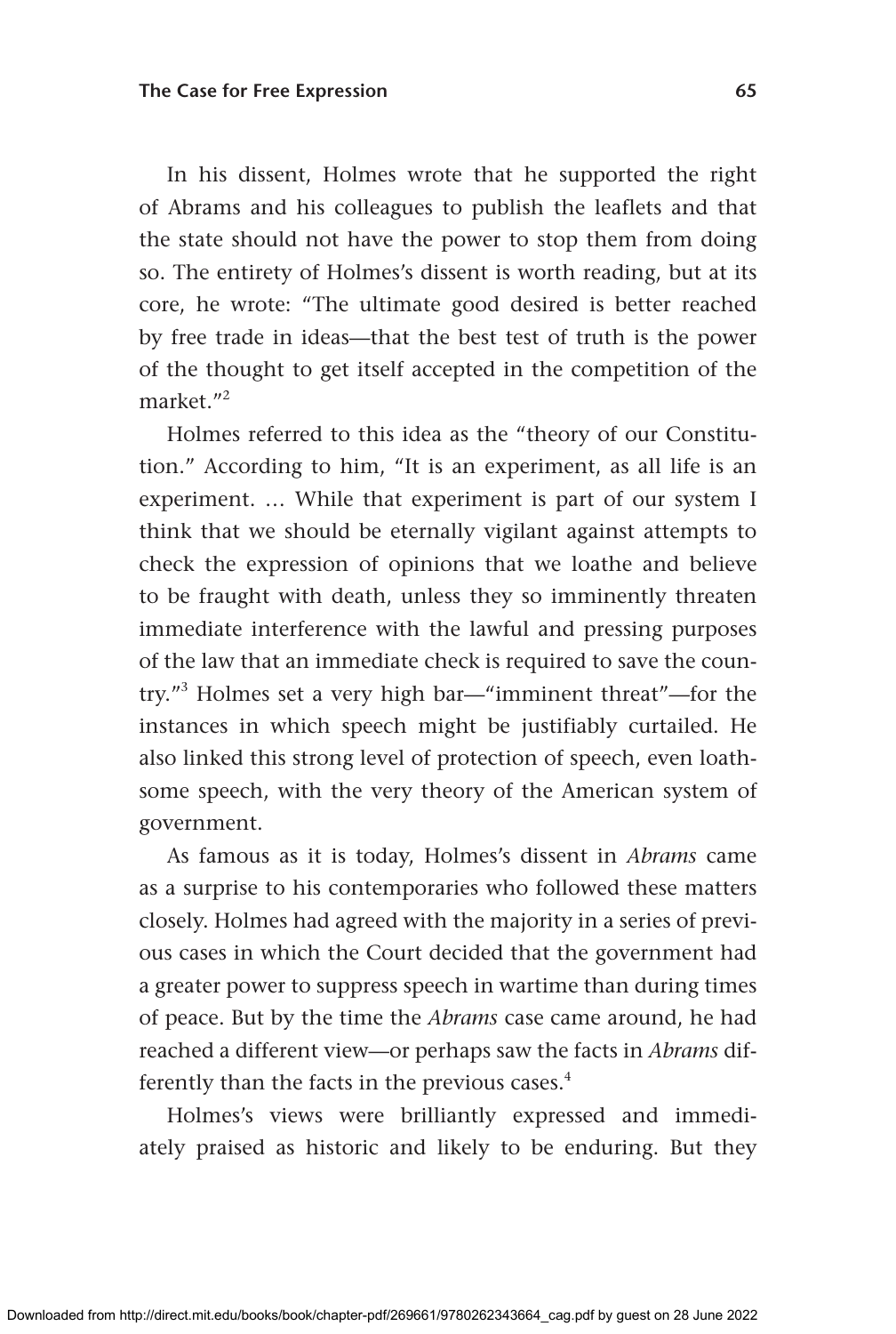were not original. His metaphor of "free trade in ideas" —later repeated as the "marketplace-of-ideas" doctrine—appeared in John Milton's *Areopagitica* in 1644: "And though all the winds of doctrine were let loose to play upon the earth, so Truth be in the field, we do injuriously by licensing and prohibiting to misdoubt her strength. Let her and Falsehood grapple; who ever knew Truth put to the worse in a free and open encounter?"<sup>5</sup>

The case for free expression can be made in many ways. Some reasons for free expression are more compelling than others. In the American context, the argument in favor of free expression often runs along the lines of Holmes's dissent in *Abrams* and Milton's *Areopagitica* hundreds of years before. This line of reasoning has come to be known in shorthand as the "marketplaceof-ideas" rationale for free expression. A free and open encounter in the public marketplace, the argument goes, is the only way for the best ideas to emerge. This approach to the free expression of ideas ensures that the people making choices—whether voters choosing among possible representatives or representatives choosing among possible laws or policies—have in front of them the full range of potential options.

The general argument that free expression leads to the truth is good up to a point—in a theoretical sense, it is a powerful line of reasoning. When a listener can compare ideas side by side, both made persuasively, then she or he is more likely to be able to come to a sound conclusion than if only one view were developed and shared. In 1860, Frederick Douglass, the leading nineteenth-century abolitionist, made an argument along these lines: "To suppress free speech is a double wrong. It violates the rights of the hearer as well as those of the speaker."<sup>6</sup> As Douglass pointed out, both the speaker and the listener matter and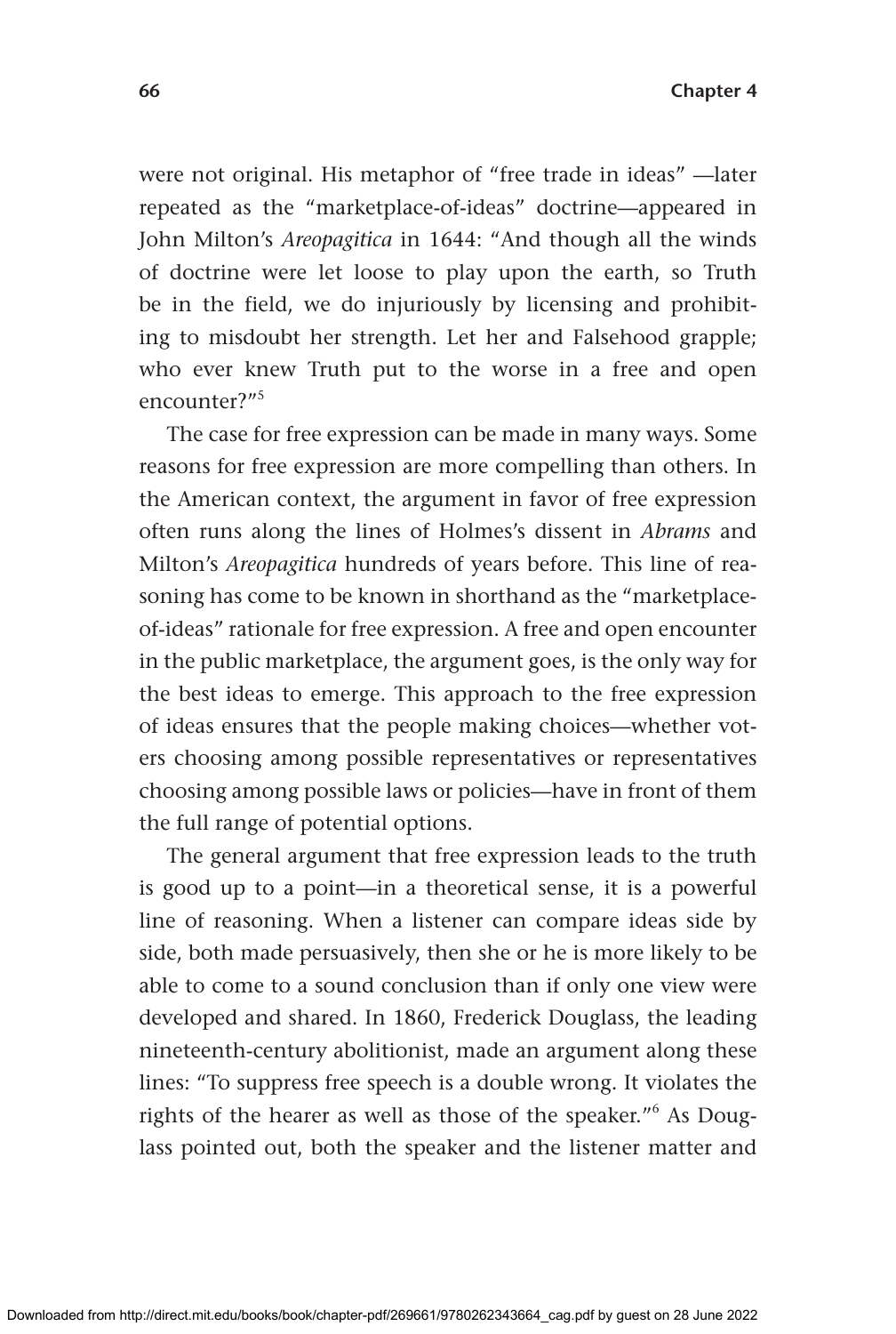each might benefit from the expression of free speech in the search for the truth. When permitted to try out expressing various ideas, the speaker, too, is more likely to arrive at a truthful statement over time.

The difficulty with the marketplace-of-ideas metaphor—or, more broadly, the "truth-seeking model" of free expression is that it is essentially laissez-faire in its operation. In practice, even in a stable democracy, some speakers and some hearers have more power than others. Myriad forms of inequality can come into play: unequal voice, unequal access to education, and unequal ability to participate in this marketplace of ideas (when, for example, focusing on more basic human needs such as obtaining food and shelter takes priority).

The theory is not altogether wrong. It is still favored by some theorists. For instance, libertarians who favor the laissez-faire model of economics might also favor the marketplace-of-ideas metaphor when it comes to speech. The theory is, however, constrained by reality, as its critics rightly point out. The Holmesian line of reasoning remains important, but it is no longer the only or the dominant rationale for free expression.

\*\*\*

In a free country, tongues likewise should be free. —Desiderius Erasmus, *Education of a Christian Prince,* 15167

Before considering some of the other arguments in favor of free expression, let's step back in time. Long before Abrams and his fellow anarchists tested the strength of the First Amendment during the First World War, the right to free expression had been giving rise to controversy. The right to free expression extends back hundreds of years, well before the founding of the United States. The Magna Carta includes hints of modern-day rights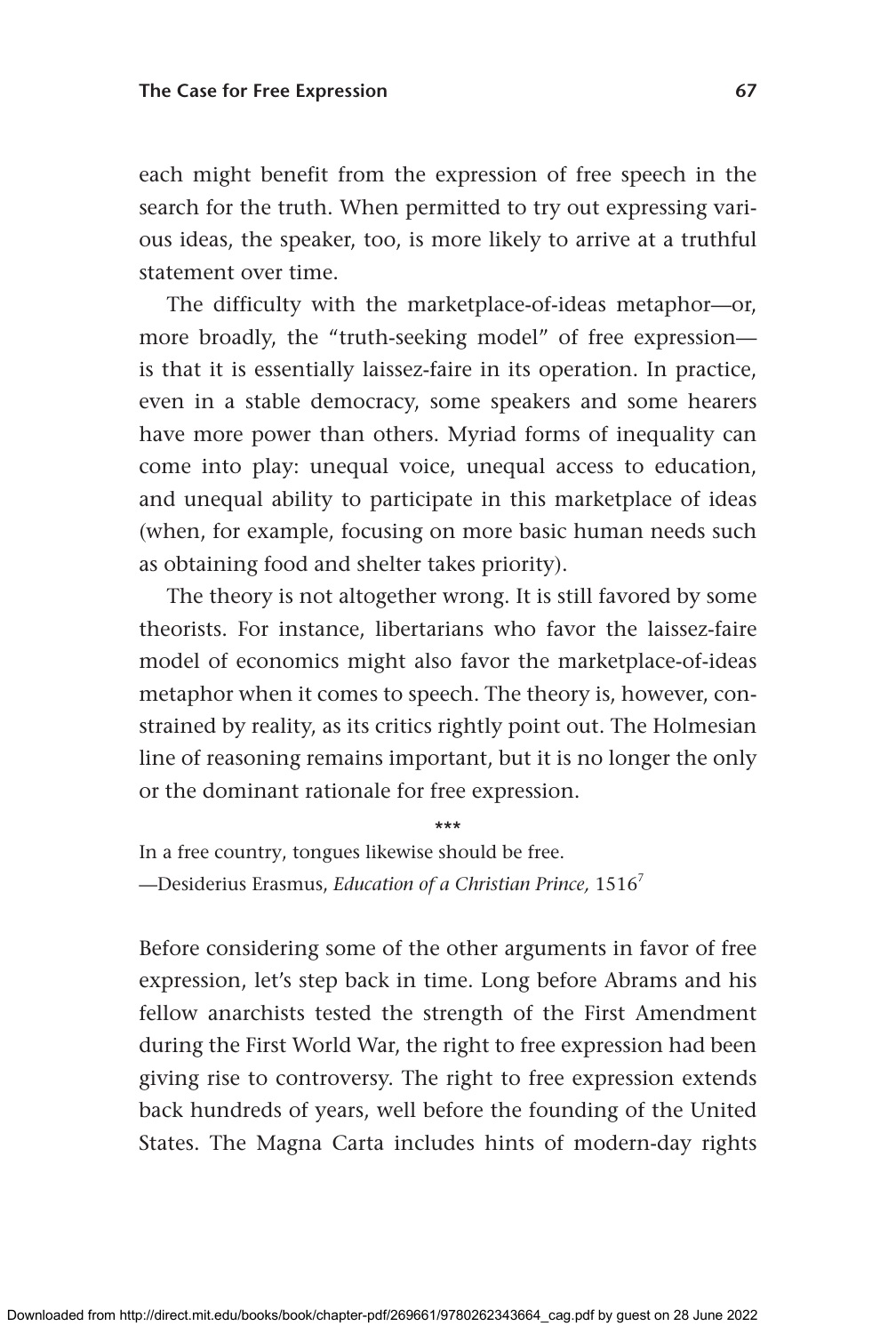of free expression in the thirteenth century. The English Bill of Rights in the late seventeenth century referenced speech rights, as did the Declaration of the Rights of Man during the French Revolution at the end of the eighteenth century. The source of the right to free expression lay in the "natural rights," enjoyed at least by fully enfranchised men. To most people thinking and writing about it at the time, that meant that the right to free expression came from God. In the United States, the right to free expression is enshrined in the First Amendment to the Constitution. The First Amendment, enacted in 1791, is part of the Bill of Rights. The right to free expression is one of five related rights enshrined in the First Amendment. The amendment reads, in its entirety: "Congress shall make no law respecting an establishment of religion, or prohibiting the free exercise thereof; or abridging the freedom of speech, or of the press; or the right of the people peaceably to assemble, and to petition the government for a redress of grievances."<sup>8</sup> If you read it again with care, you will notice that the First Amendment establishes that *Congress* shall not make a law that abridges the "freedom of speech." This statement appears to be simple, but it is not. It turns out to be very complicated.

One way this right to freedom of speech is complicated is the set of actors to which it is applied. If one were to read the First Amendment as plain English, the answer is straightforward: the rule applies exclusively to the Congress, the legislative arm of the U.S. federal government. Over time, through interpretation by the courts, this restriction has come to be applied to any "state actor." The list of state actors today means most, if not all, state and municipal government agencies. Some of the most challenging cases have involved instances in which the restriction on abridging speech can cover those private entities that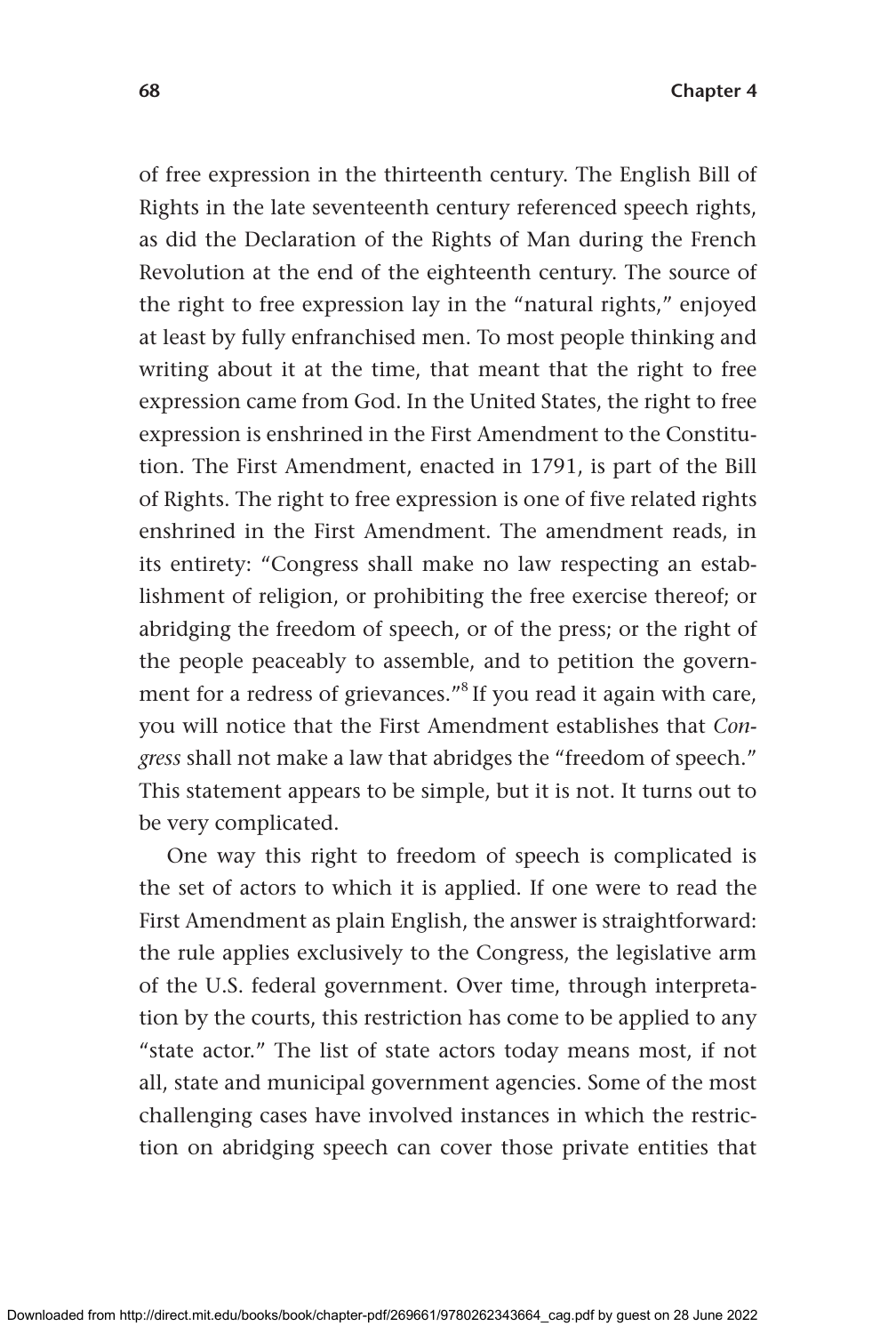are not the state but act like the state—for instance, the owners of a company town in 1940s Alabama and owners of a shopping mall in California in 1980.<sup>9</sup>

What is also left unsaid by the First Amendment is to whom it does *not* apply. Except under rare circumstances, private actors are not bound by the amendment. When a schoolchild shouts on the playground, "Hey, it's a free country—haven't you ever heard of free speech?," the implication is that no one can tell another person what to say or not to say. That schoolchild, alas, is mistaken. The First Amendment is totally silent on that issue. It does not apply to that schoolchild, or to his or her friend who is causing trouble. The First Amendment is often assumed to do something that it does not: to grant an affirmative right to free expression to all people. Instead, it operates as a restraint on the state, stopping those in authority from making laws that abridge the right to free expression. For the purposes of this book, this is a distinction that makes a great difference: by and large, private institutions are not bound by the First Amendment, whereas public institutions generally are.

Even this explanation of the law of free speech, however, goes too far. In the words of legal and literary scholar Stanley Fish, "There's no such thing as free speech, and it's a good thing, too."10 Even the First Amendment to the U.S. Constitution, broad and powerful compared to most other constitutional speech protections around the world, has important limits as to the types of speech that are in fact protected.

The state constrains free expression from time to time through law and policy in ways that are consonant with the modernday understanding of the First Amendment. We call these constraints "time, place and manner" restrictions. There are some times when one cannot say something; there are some places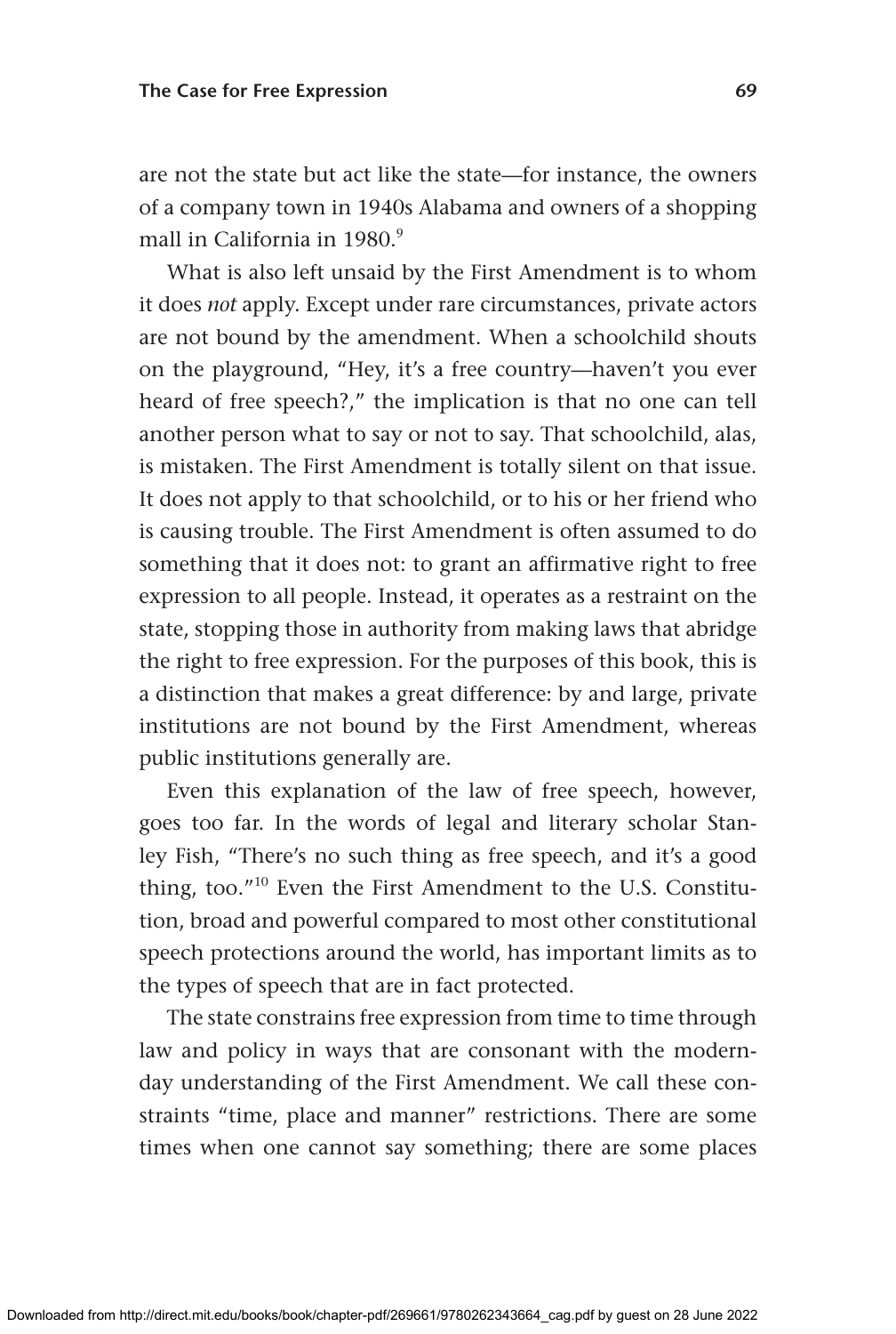where one cannot say something; and there are some manners in which one cannot say something. The Espionage Act offers a wide-ranging example. It is a crime in the United States to reveal certain things about the military and intelligence operations of the government. First enacted by the Congress in 1917, the Espionage Act has been updated many times and its reach has been debated vigorously. Along with the Sedition Act, under which Abrams and his colleagues were prosecuted, the Espionage Act establishes a substantial carve-out to the First Amendment. Under this reasoning, Edward Snowden, the contractor to the National Security Agency who leaked files about government surveillance, did not enjoy full First Amendment protections according to the U.S. government.

There are other exceptions, perhaps more familiar to the casual observer. Most people are aware that it is unlawful to shout "fire" in a crowded theater; to create a "clear and present danger" by inciting another to do violence; to libel someone; and to publish certain obscene materials. These specific exclusions under U.S. law prove that Fish is right: there is "no such thing" as truly "free" speech, even in the country with some of the world's strongest protections for expression.

To make matters even more complex, we have come to see speech as falling into a hierarchy. Certain speech is given less strong constitutional protection than other forms of expression. For instance, commercial advertising is deemed less worthy of strong constitutional expression than, say, expression of an individual's political views. For this reason, Congress can more easily—and is more likely to—regulate the sending of unsolicited commercial emails ("spam") than it can restrict what a citizen might say on a public street corner about a forthcoming election.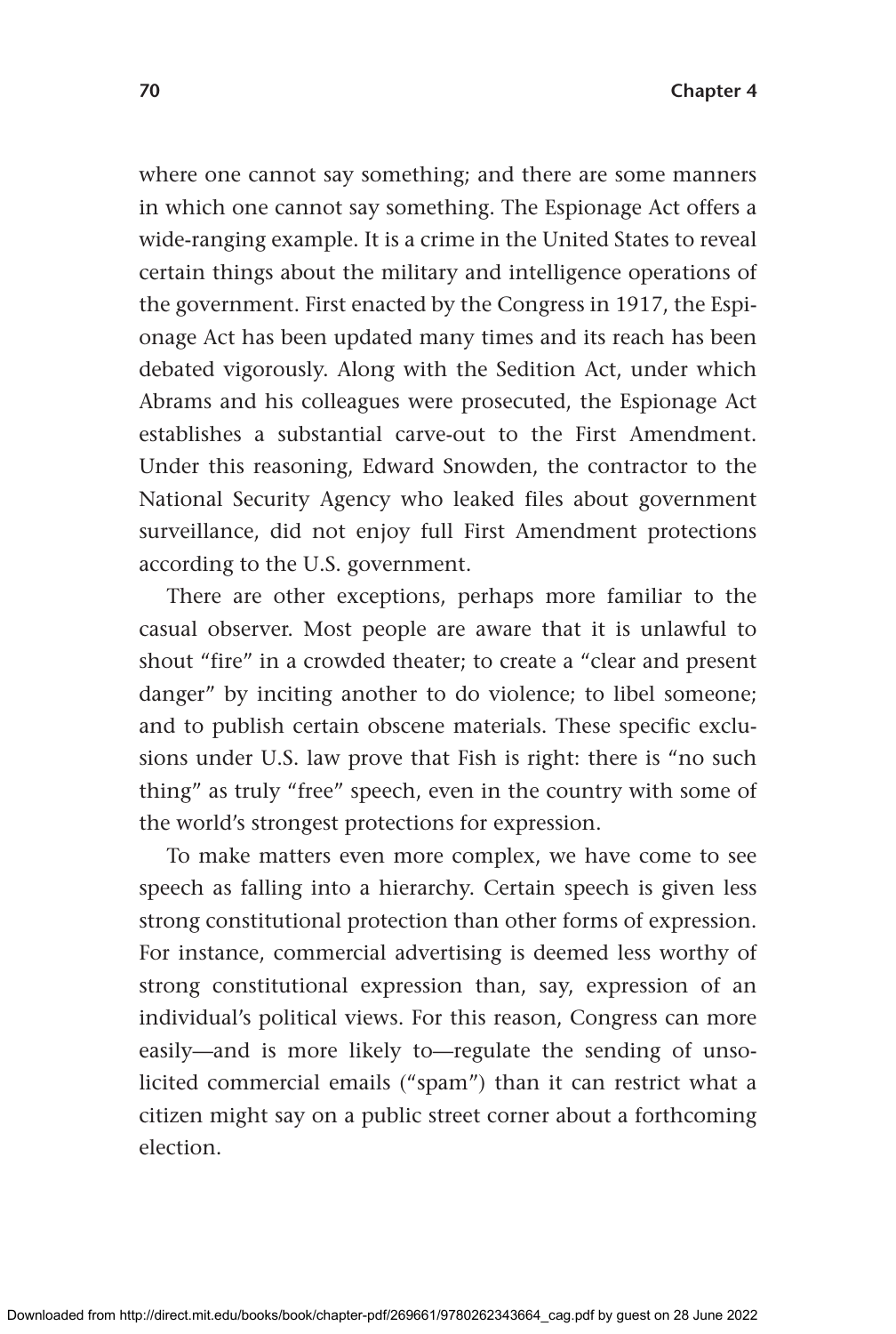The ambit of the First Amendment is instructive on many levels, but the core point is that its reach is limited in certain ways and in certain instances. While there is a very strong presumption in favor of free expression in the United States—stronger than in most if not all other large countries in the world—it is not an absolute, unfettered right. There are good reasons why expression should be broadly protected, and there are occasionally good reasons why it should be limited. The difficulty, of course, is in figuring out where the lines should be drawn—and when and how to do so—such that individuals and the community at large can derive the maximum benefit with the lowest costs. It is no mean feat.

\*\*\*

The marketplace-of-ideas argument for free expression is one plausible line of reasoning to resolve this difficulty, but it is not the most compelling argument.

A second argument in support of freedom of expression rests on the autonomy of the individual in the context of a democracy. In a free and open society, the right to free expression enables a human being to flourish, in part by enabling the exploration of one's identity and one's views.<sup>11</sup> This theory has merit particularly against the backdrop of a society in which free expression is denied to some or all members of the community. If a person does not have the opportunity to express himself or herself, it is implausible that they would experience autonomy in their life. The ability to express one's views is essential to a person's development, particularly at a young age—for schoolchildren and university students, say, during adolescence—but truly at any age.

This same line of reasoning might apply to a community just as it does to individuals. Consider a small town where much of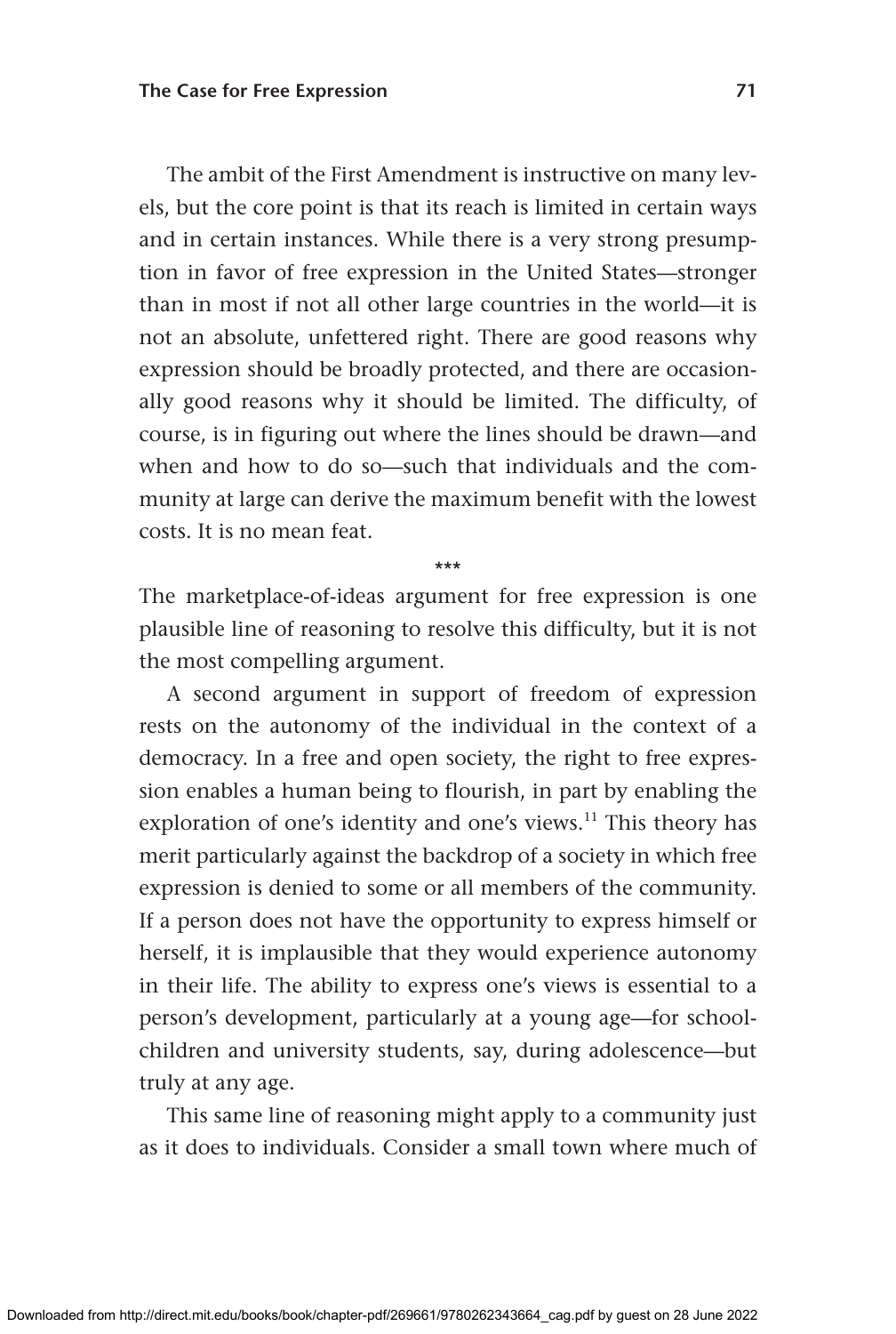**72 Chapter 4**

the decision making that matters most in a person's life is made at the local level, not at the state or federal level. In the U.S. system of governance, many decisions are assigned to the local level—for instance, the system of taxation that funds the local public school system. The right to free expression is as important to a community developing its autonomy as it is for an individual. For a community to be able to form a collective notion of how to organize itself, all individuals need their right to express a broad range of ideas. The autonomy of the community depends on the autonomy of the individuals that comprise it.

The autonomy rationale is useful up to a point but it, too, comes up against its limits relatively quickly. A primary difficulty with this theory that autonomy is needed for a person to thrive is the notion that one person's flourishing (or a community's flourishing) could lead directly to another person's (or community's) harm. For a white supremacist to have the ability to burn a cross in the yard of a person of color, the state must allow a harm to occur. The "speech act" of burning the cross—surely a form of "expression," albeit an abhorrent one—causes harm to the people of color at whom it is directed. The white supremacist may feel as though he or she is flourishing as a result of this expression, but the target of his or her hatred is unlikely to experience that act as anything other than menacing and spiteful. For every community, there are topics that are taboo or harder to confront than other topics. And in every community, there are individuals who find it appealing to test limits, to press on these tender spots, even at the expense of others.

The conversation around free expression is most fraught, most interesting, and most important at these junctures—situations where the interests of one person infringe on the interests of another. Hate speech, to which I devote a later chapter, is the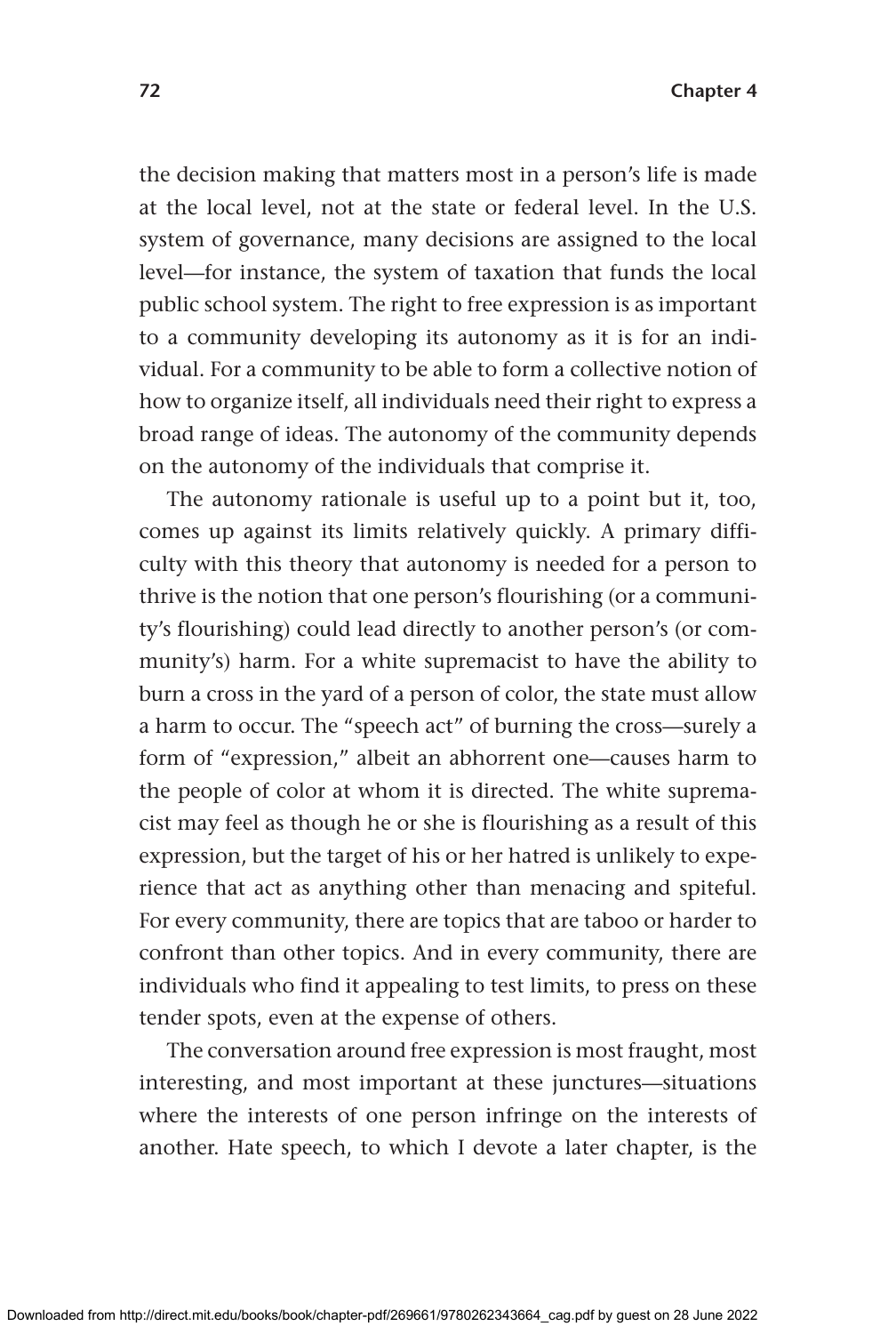most obvious and frequent place where this tension arises. Communities must develop specific norms and processes to govern these instances. In some cases, the hateful speech is allowed to continue in the name of autonomy or is hiding behind other justifications of free expression. In communities such as schools and universities, speech codes arise to limit hateful speech or bring about sanctions against those who violate these norms. There will always be those who will use the right to free expression to test taboos and limits for their own purposes—even when this testing is especially harmful to particular subgroups in the community. These tensions make evident the limitations of the autonomy theory of free expression.

\*\*\*

A third theory, one that gives the greatest power to the free speech argument, is the tolerance theory advanced by legal scholar Lee Bollinger.12 In his book *The Tolerant Society: Freedom of Speech and Extremist Speech in America*, Bollinger asserts that the most effective way to develop a society tolerant of those from diverse backgrounds is to support a strong form of free expression. Tolerance even for most hate speech serves the long-term purposes of a society, according to Bollinger's theory.

The tolerance theory of free expression allows for empathy toward those with less power and fewer opportunities in a society in multiple respects. To tolerate the speech of a recent Jewish immigrant from Russia with unpopular views—in the case of Abrams in 1919, views that made the case for anarchism and socialism—would be a powerful thing for a society to accomplish. Even though the immediate result of the Abrams case was that the defendants went to prison, the long-term effect of their speech acts has been one that favors tolerance. There is little chance that any of the five would be convicted today, at least for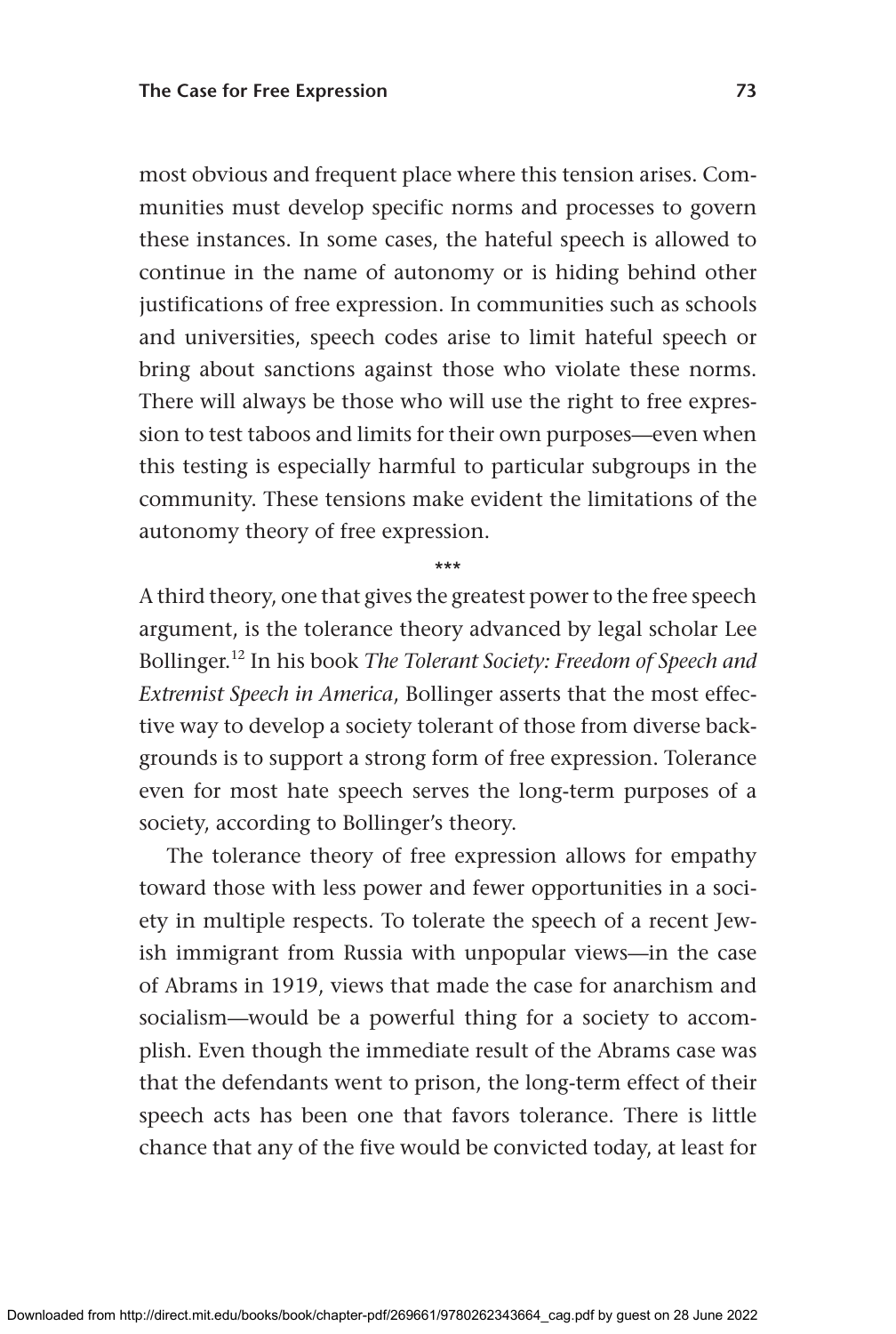their speech acts. That may partly be because today's politicians are more accustomed to public criticism than were the leaders at the time of the First World War. The explanation for this change may also lie in the power of the ideas advanced by dissent and a growing belief in the value of pluralism and diversity in any democratic society.

The tolerance theory also provides a lens through which to view the long (and continuing) march for civil and political rights in the United States. The notion of equality and a strong form of free expression developed at key intersections in the country's history. Those who argued in favor of equality and inclusion of all people also, along the way, made the strongest case for the right to free expression.

Once the newly formed United States ratified the Constitution (in votes from 1787 to 1790) and the Bill of Rights (in 1791), the right to free expression existed on paper. The words in the First Amendment that describe that right have never changed. Their meaning in practice, though, has evolved substantially in the centuries since then. Those who have fought for the equality of all women and men in the United States have been among the most powerful activists in favor of the right to free expression.

In the first half of the nineteenth century, slavery persisted in the South and several of the Western states of the United States. The movement for abolition, led by a combination of African-American and white men and women, focused primarily on ending slavery. The abolitionists disagreed as to the precise means of ending slavery—there were at least four major strands of abolitionism by 1850—but they frequently agreed that they needed a right to free expression to achieve their aim.

Frederick Douglass's oration, "A Plea for Free Speech in Boston," is among the most enduring proclamations of the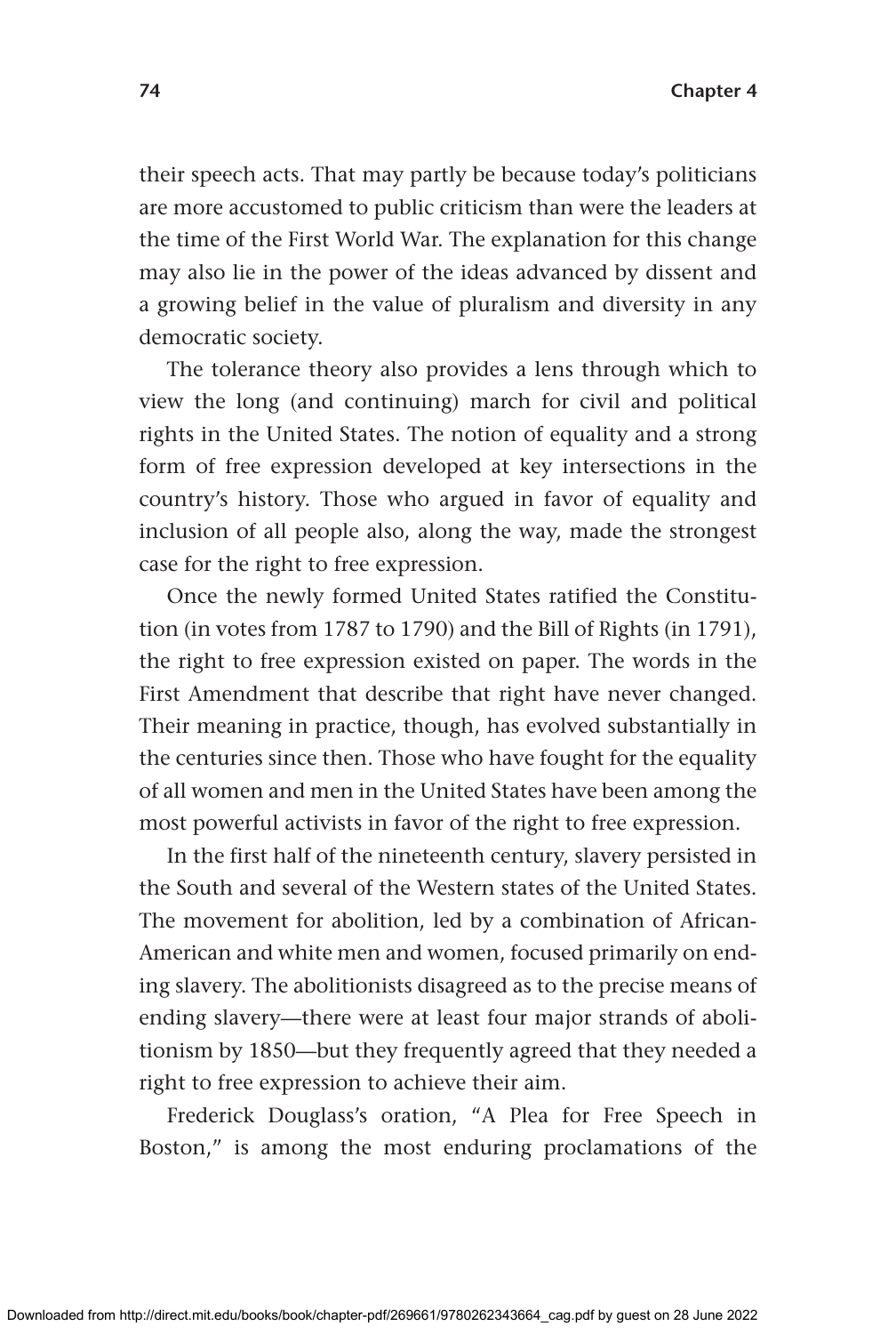importance of free speech of antebellum United States. Douglass and other abolitionists feared the effect of censorship on the ability of those who opposed slavery to make their case to the public. In Douglass's words:

The world moves slowly, and Boston is much like the world. We thought the principle of free speech was an accomplished fact. Here, if nowhere else, we thought the right of the people to assemble and to express their opinion was secure. Dr. Channing had defended the right, Mr. Garrison had practically asserted the right, and Theodore Parker had maintained it with steadiness and fidelity to the last. But here we are to-day contending for what we thought we gained years ago. The mortifying and disgraceful fact stares us in the face, that though Faneuil Hall and Bunker Hill Monument stand, freedom of speech is struck down. No lengthy detail of facts is needed. They are already notorious; far more so than will be wished ten years hence.<sup>13</sup>

In his "Plea," Douglass presaged later debates about the importance of free expression by ensuring a right not only to speak but also to hear opinions that might be outside the mainstream discourse.

The abolitionists also helped to build the linkage between and among the various rights clustered in the First Amendment. The right to free expression arose alongside the other essential rights embedded in the First Amendment: the right to freedom of religion, the right to freedom of the press, the right to peaceable assembly, and the right to petition the government for a redress of grievances. William Lloyd Garrison, one of the leading abolitionists mentioned by Douglass, wrote to a correspondent: "Be assured, I clearly see the manly assertion of the right of free thought, free inquiry, and free speech, as against religious intolerance, theological dogmatism, ecclesiastical authority, Papal and Protestant infallibility. $14$ <sup>14</sup> For the abolitionists, support for a strong form of the First Amendment protections meant support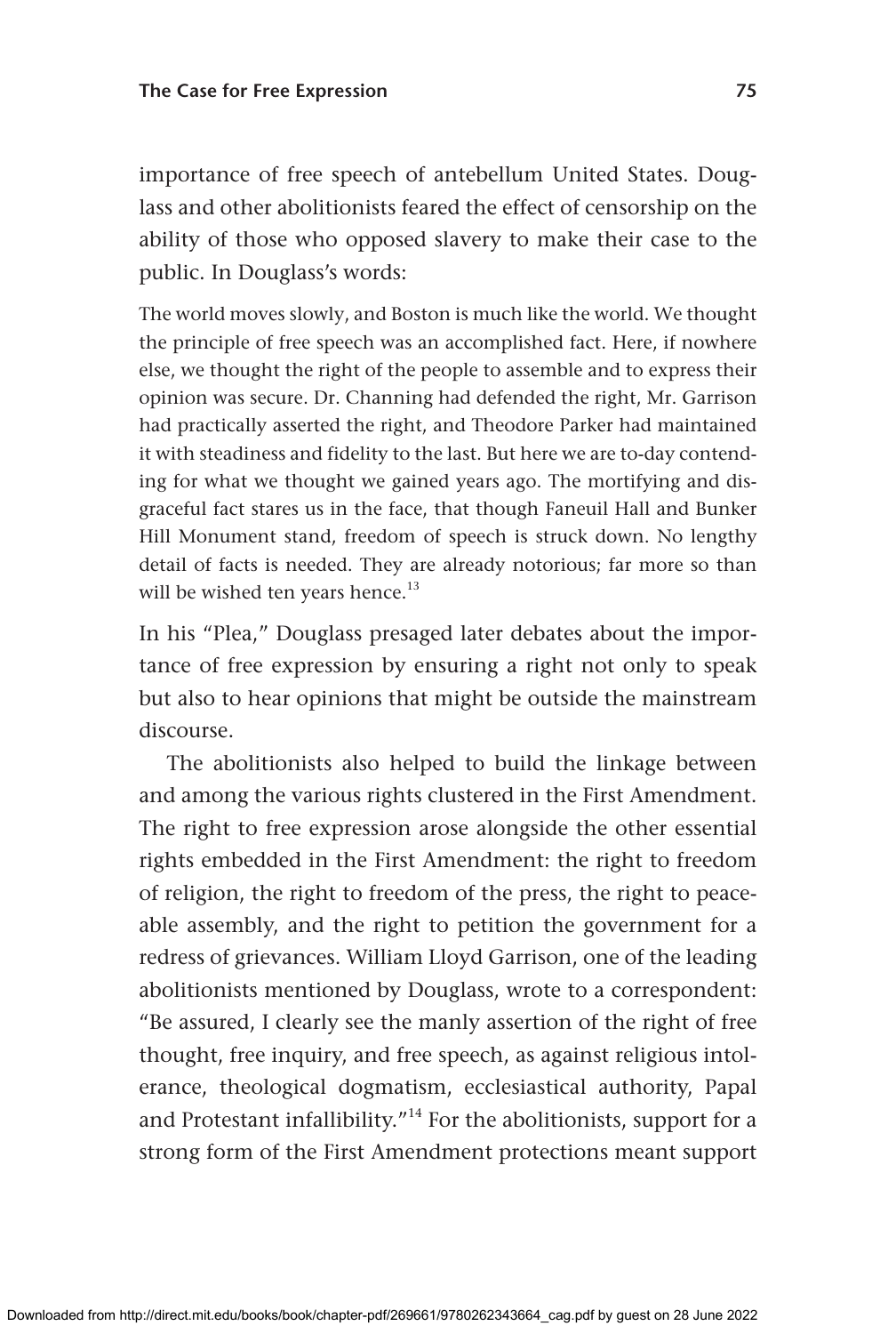for the movement to end slavery. The ideas, words, and actions of the abolitionists point toward the essential connections between free expression and related rights.

The women of nineteenth-century America did not have rights equal to those of men. Among other things, women did not have the right to vote. Those arguing for equal rights for women, led by activists such as Lucretia Mott and the Grimké sisters, met frequently with those who favored the abolition of slavery. They shared ideas and strategies. One strand of thinking that linked the women's rights movement to the abolitionist movement was the importance of free speech. Without a right to free expression, the reasoning went, it would be difficult to make the case for change effectively. While there are exceptions to this pattern, as often happens in history, the primary spokespeople arguing for free expression did so in service of promoting systemic change. Those who sought to stifle the rights of free expression did so in the service of maintaining the status quo the hegemony of men and of the property-owning whites of the Southern United States.

The case for free expression was important to those fighting for civil rights in the twentieth century, just as it was in the nineteenth century. At the University of California at Berkeley in 1964, campaigns for racial and gender equality gave rise to a renewed movement for free expression. In the words of professor and activist Bettina Aptheker:

On October 1, 1964, hundreds of us surrounded a police car on the Berkeley campus of the University of California and refused to allow the police to arrest Jack Weinberg, a graduate student in mathematics who was "manning" a table for the Congress of Racial Equality on the campus's central Sproul Hall Plaza. We held the car for 32 hours with Jack inside and 950 police massed just outside the campus's main entrance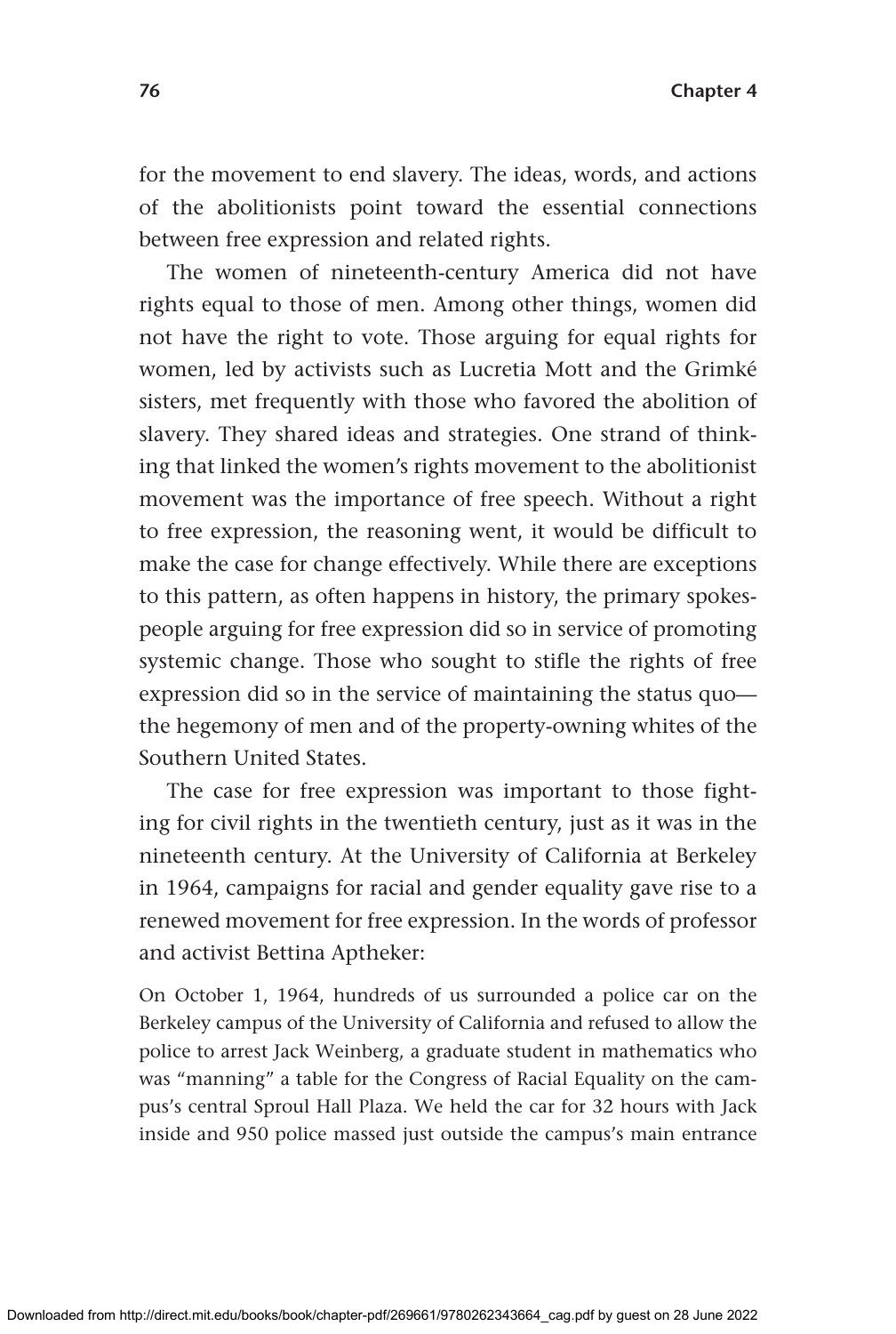waiting for orders to commence an assault to break us up. Shortly before 7 PM on Friday, October 3, student negotiators led by Mario Savio, who was to become the primary spokesperson for the Movement, had reached an intermediary agreement with the University President. The Free Speech Movement was born.<sup>15</sup>

Roughly a century after the formal end to slavery in the United States, activists for equality found themselves again arguing in favor of a strong form of freedom of expression to be able to make their case effectively. The point of reviewing these examples of progressive reformers as some of the most prominent free speech advocates throughout U.S. history is to highlight the extent to which the right to free expression supports the growth of a stronger and more inclusive society.

Tolerance theory links a commitment to free expression with a commitment to equality. As Frederick Douglass taught us, the key is to focus on the effect of the expression on both the speaker and the listener, and by doing so to strive to become a more tolerant society. The purpose of the right of free expression is thus aligned with the purposes of a more equitable and inclusive society, even as these goals often appear to be at odds with one another.

Today, in the twenty-first century, the use of new media especially networked digital communications—is putting the idea of freedom of expression to a new test. As Holmes argued in his dissent in the *Abrams* case, the theory of our Constitution is an "experiment." Through our use of new technologies, we are hurtling into yet another experimental age, one in which the speed, persistence, and scale of our communications are potentially less constrained by states, and likely more by corporations, than in the past.

\*\*\*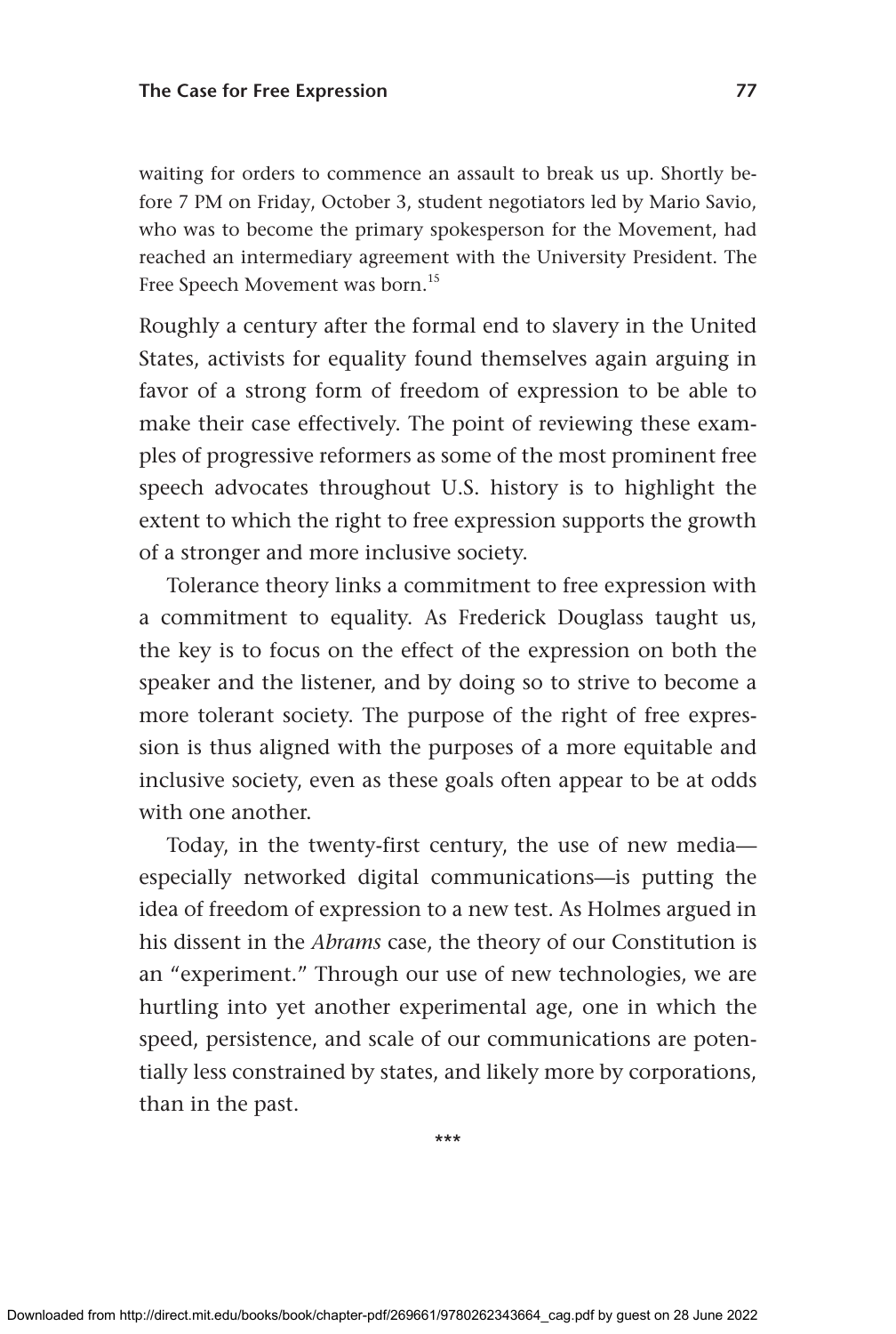When the Internet first hit the mainstream, some argued that it should be a more "free" space than other spaces in the interest of the public good and greater equality. The former Grateful Dead lyricist John Perry Barlow gave voice to this argument in a manifesto titled "A Declaration of Independence of Cyberspace," written at Davos, Switzerland, in February 1996. Barlow wrote:

Cyberspace consists of transactions, relationships, and thought itself, arrayed like a standing wave in the web of our communications. Ours is a world that is both everywhere and nowhere, but it is not where bodies live. We are creating a world that all may enter without privilege or prejudice accorded by race, economic power, military force, or station of birth. We are creating a world where anyone, anywhere may express his or her beliefs, no matter how singular, without fear of being coerced into silence or conformity.16

Barlow's Declaration of Independence of Cyberspace became the rallying call for a movement known as "cyberlibertarianism." The great hope of the cyberlibertarians centered on the possibilities of a more equitable, less constrained sphere of life that could be built exclusively online. This movement held out hope for new forms of governance that would operate beyond the reach of governments. The only law that was needed, in Barlow's words, was the "golden rule": that community members would do unto others as they would have done unto themselves.

Barlow also correctly predicted that a combination of actors would embrace this libertarian vision of how to govern this emerging "space" in the absence of a conventional sovereign. As excited as he was about the possibilities of this new environment, he feared corporate and state actors working together to constrain speech for private gain: "Your increasingly obsolete information industries would perpetuate themselves by proposing laws, in America and elsewhere, that claim to own speech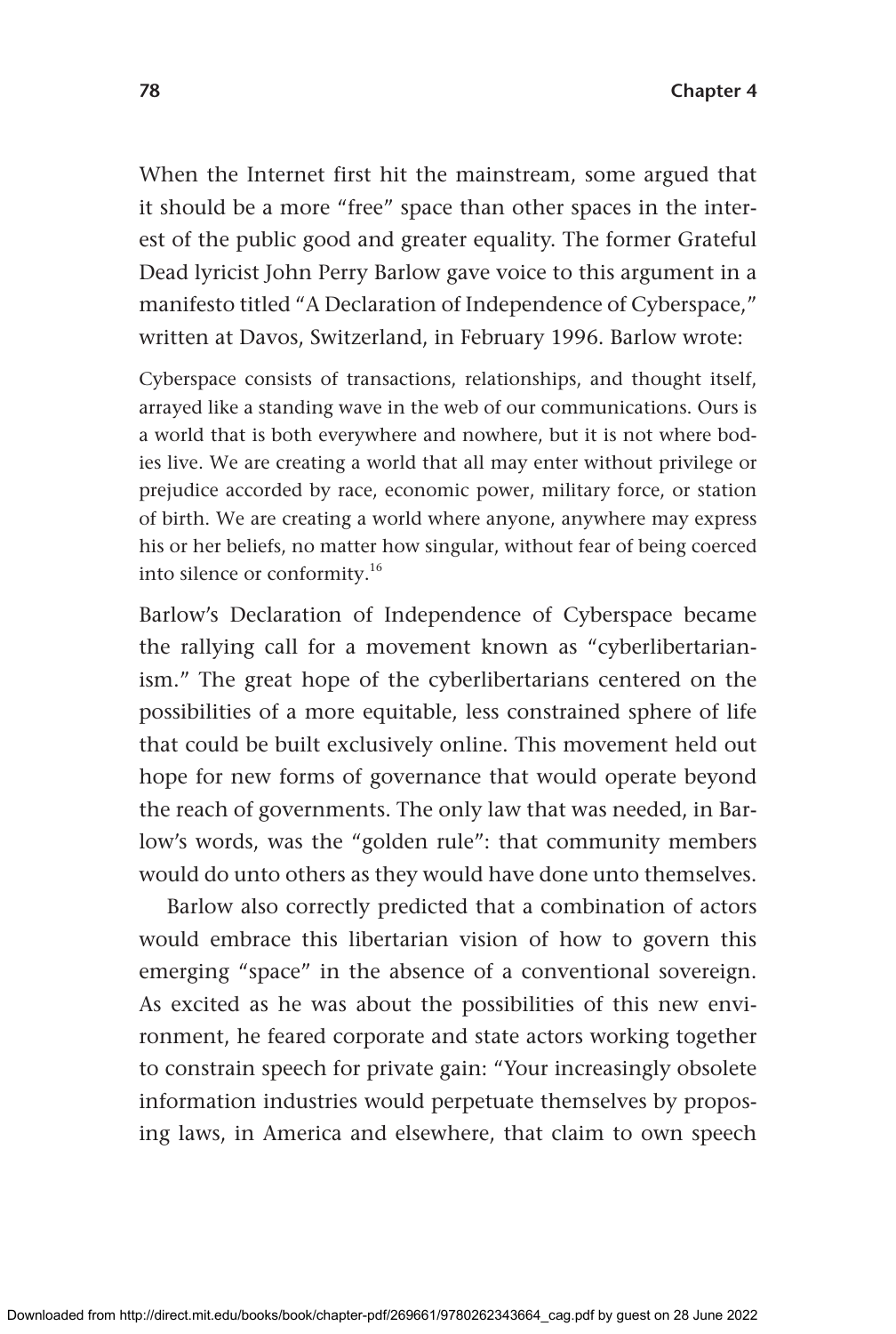itself throughout the world. These laws would declare ideas to be another industrial product, no more noble than pig iron. $17 \text{ In}$ Barlow's vision, the online environment would favor free expression over the use of ideas and expression for corporate gain.

Barlow and the cyberlibertarians have not succeeded in realizing their vision. The digital space is governed more or less the same way as other human interactions have been governed in the predigital, analog world. Nonetheless, the words of Barlow's Declaration continue to have rhetorical appeal in making the case for free expression in a fast-changing media environment. And there is no question that the Internet and social media matter when it comes to free expression (and diversity for that matter) in the twenty-first century.

Barlow was prescient in calling attention to the transformative change in the way we think about free expression, given how we communicate using digital devices. At a fundamental level, more people have access to information and knowledge than ever before in human history. Today, billions of people (though not all people) have the ability to publish their ideas freely online, such that anyone on the open Internet can view or hear their speech. Before the Internet, one needed money and power to be able to communicate widely and freely—by owning, for instance, a television network or a publishing company. Though no one is guaranteed an audience, the possibility of reaching large numbers of people is now unprecedented.

The effects of these changes on individuals and communities are only becoming clear with time and they are decidedly mixed. Many people, especially those living under authoritarian regimes, have gained the increased autonomy offered by greater access to information and more opportunities to express themselves freely. Those same people use digital, networked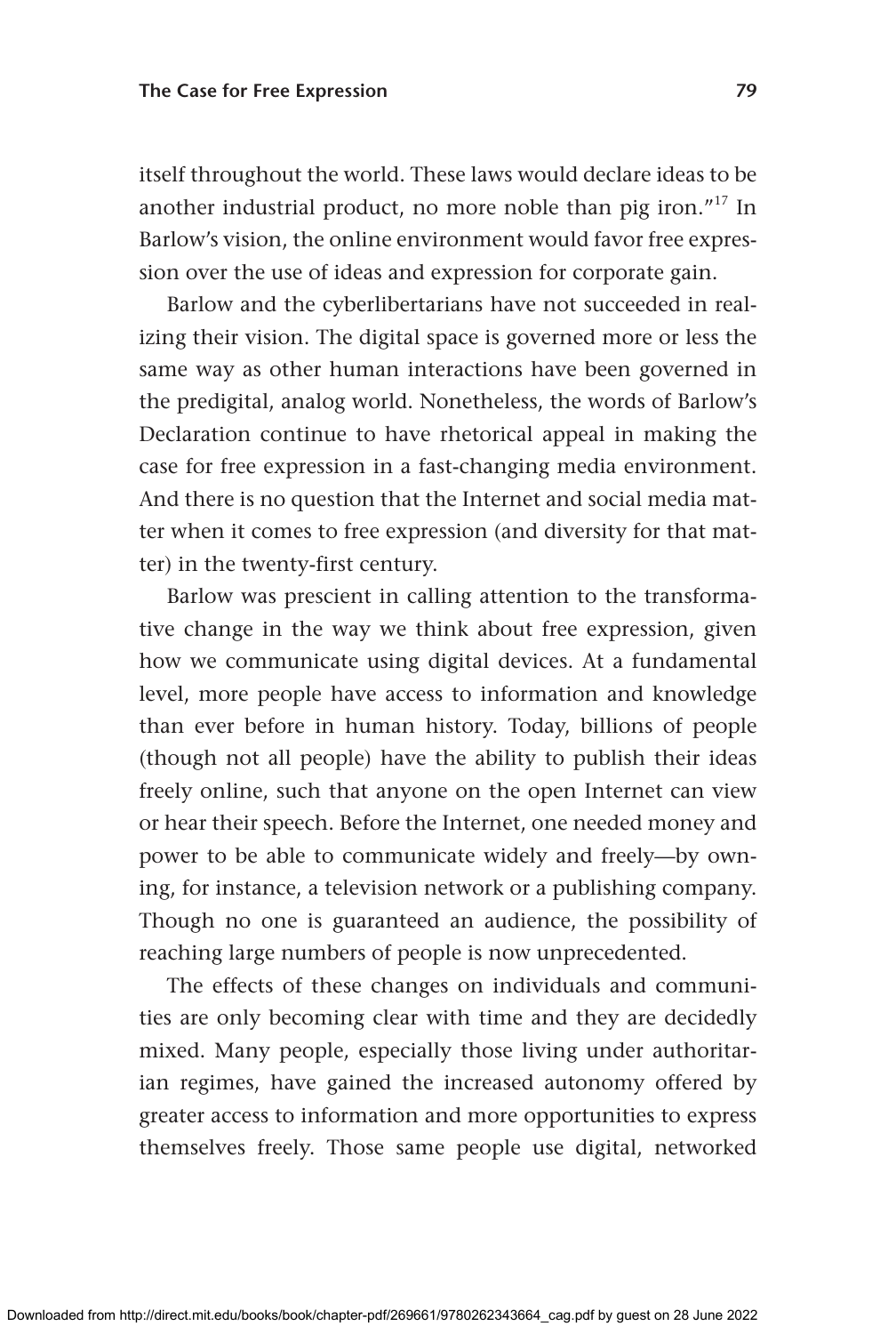technologies at their peril because oppressive rulers use the same technologies to track their online activities and to jail them for expressing their views publicly.

The use of digital communication also leads to more persistent forms of speech. Much more of our digital communication is recorded for posterity and available for later review than is true of offline speech, which is more ephemeral. When posted on social media, our speech is also networked and can potentially be read, heard, or viewed instantly by any one of the billions of people online.

This reach and persistence has many consequences for speech. For one thing, it means that the potential harms of certain kinds of speech can be greater. If speech that might have been hurtful were never recorded, it would never be encountered by a listener to whom it could have been harmful. Today, that same speech, when recorded and shared broadly, can reach many people who could find it harmful.

Consider the leaflets that Abrams and his colleagues produced during the First World War. In early-twentieth-century New York, those leaflets were likely to reach a limited number of readers in physical proximity to Abrams and his fellow anarchists. A leaflet could of course be reproduced on a printing press or be put on a boat or train and be more widely distributed. But these modes of dissemination were slow and costly, especially when compared to current modes of communication.

What would the activists of the digital era do in Abrams's position? They would perhaps start a hashtag campaign. The supporters of Bernie Sanders's insurgent campaign against Hillary Clinton used many such hashtags—for example, "#Slogans4Hillary," which quickly became the most trending hashtag on Twitter, only hours after activists thrust it into usage.<sup>18</sup> Those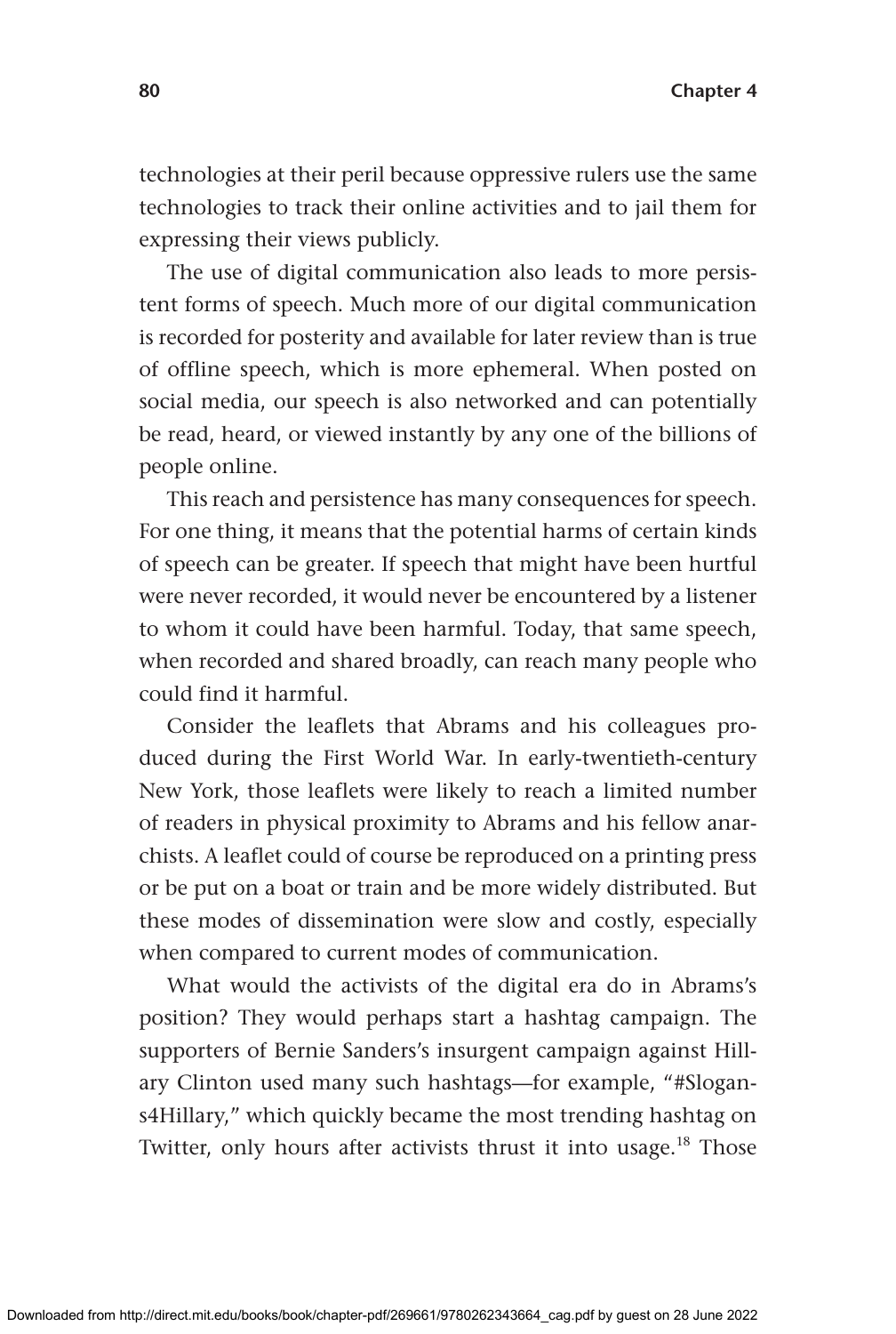who opposed Hillary Clinton's candidacy from the right also used hashtags for negative purposes: #WordsThatDontDescribe-Hillary, for instance.<sup>19</sup> They might have written a blog post, updated a status on Facebook, posted a photo on Instagram, or started a story on Snapchat. Ditto for the activists behind #BlackLivesMatter and #SayHerName. Any of these acts would have cost them no more than whatever they paid for access to the Internet (or be potentially free at, say, a public library). And the reach of their digital activism could have extended to literally billions of people connected to the Internet. This argument about the reach, low cost, and replicability of digital communications has yet to alter materially the way free expression is protected in the United States.

This digital environment frequently lends itself to incivility in interpersonal discourse. People are often less civil to one another when the conversation is mediated digitally than in face-to-face encounters, a phenomenon known as the *disinhibition effect*. Most people who have spent time using new media know how easy it is to forget oneself and hit "send" too quickly on an abrasive email, an obnoxious (even if funny at the time) Tweet, or a witty response on Facebook (that someone might take the "wrong way" without the context of a face-to-face interaction). On social media, for instance, young people will often say something quickly and more harshly than they might in the classroom. They cannot see, or even envision, all the recipients of their speech. They act out of emotion, as they might in the privacy of their own home, even though their speech might reverberate around the world—and persist for the rest of their life in digital form online.<sup>20</sup>

Digital-era activism also differs in the way individuals tend to act when engaged in discourse. For example, the disinhibition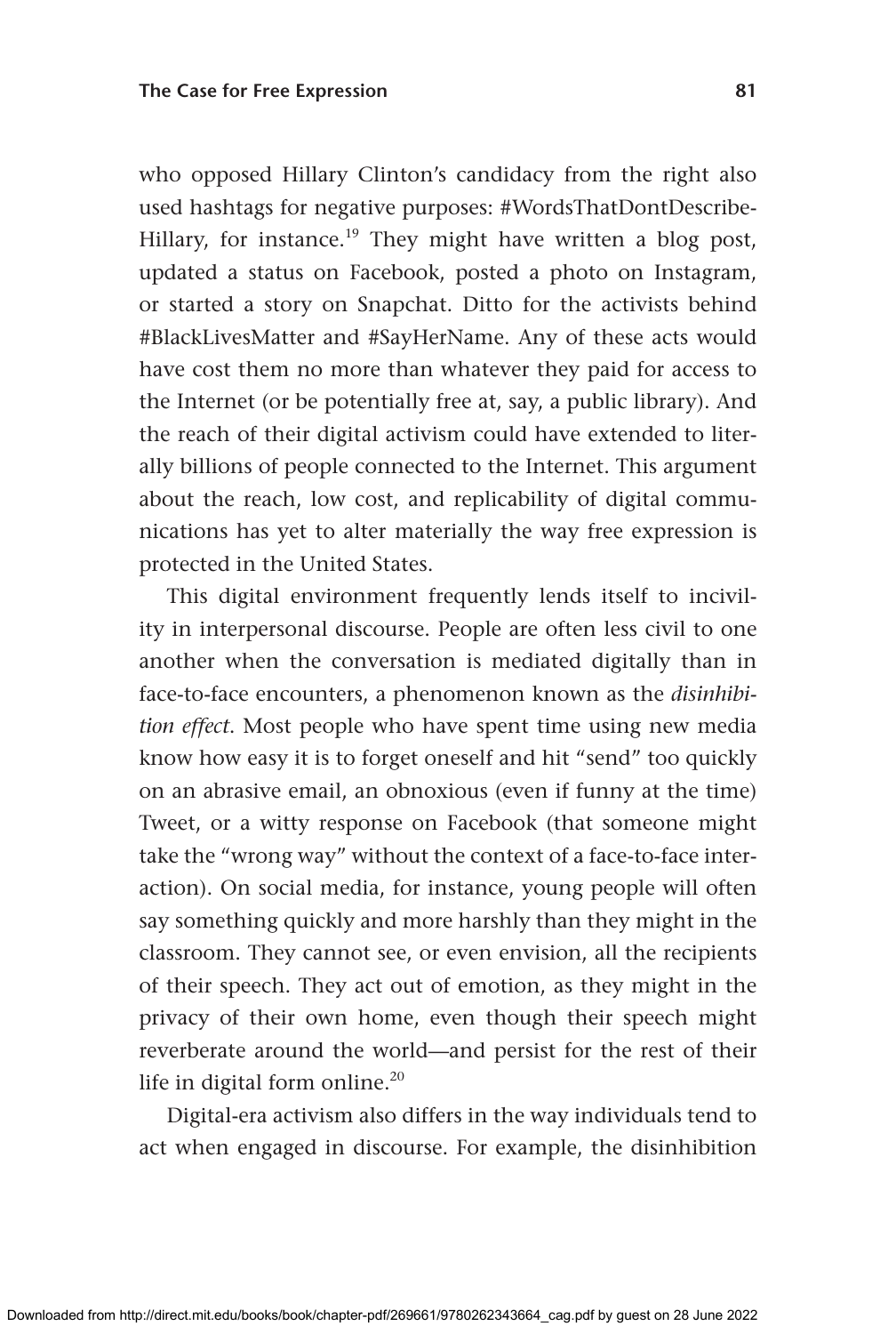**82 Chapter 4**

effect comes into play in political dialogue. The 2016 presidential election was marked by especially ugly rhetoric online, stoked in particular by Donald Trump and his supporters on Twitter. Democrats were not immune to hurtful online commentary in response, as the characterization of Republican supporters as "deplorables" reverberated through social media. No one had reason to feel especially good about the quality of the online rhetoric in the 2016 election cycle.

In the era of digital media, the effects of speech—hateful speech as well as socially constructive speech—are greater than ever before. The rationale for an empathetic, tolerant society is no less pressing today than before the advent of the Internet and social media. While Barlow's proposal for an extreme form of free expression online has not come to pass, his call to action has underscored the potential for new media to build on the positive effects of free expression for individuals and communities.

\*\*\*

One does not have to agree with all the arguments for free expression to take the need to protect it seriously. For those who favor a libertarian line of reasoning (whether cyber- or otherwise), the concept of the marketplace of ideas might resonate. For those concerned about redressing the effects of unequal power in society, the need to allow for dissent against the powerful might hold greater force. The right to free expression has enduring importance either way. In an era in which the use of new media is changing the environment for politics and human discourse, it is increasingly important that we clarify our thinking on the degree of free expression we wish to support in our society.

At no time in U.S. history has the right to free expression been unfettered. This right is regularly weighed against other important principles, such as individual safety, national security, and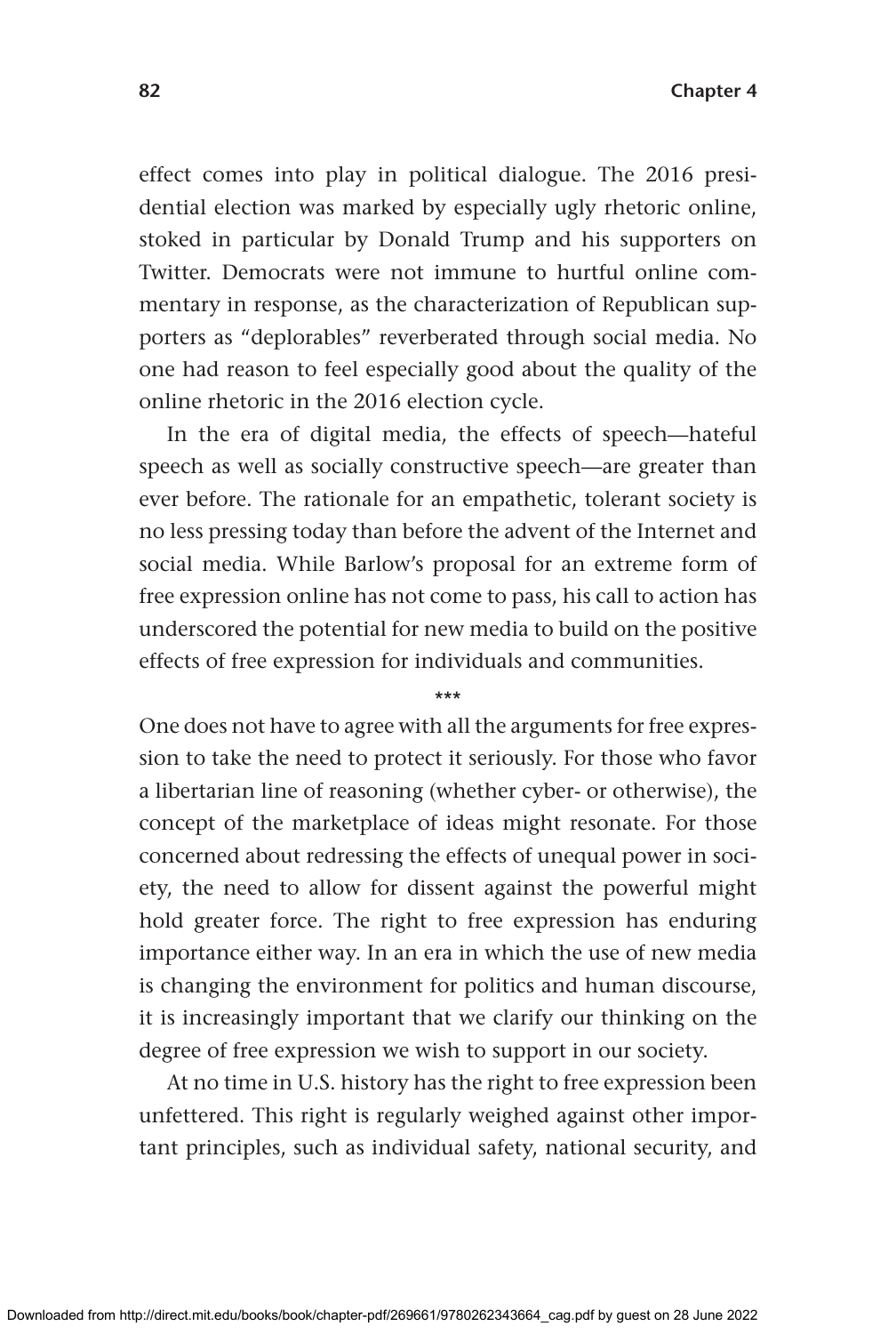equality. The claims of those who believe diversity initiatives are more important than free expression ought to be considered in light of the many competing claims for when and how the absolute right to free expression is curtailed. The right to free expression deserves support by those who seek progressive ends as well as those with a conservative agenda: it underpins our ability to function as a democratic society, regardless of who has the upper hand at any given moment. The interests of diversity and free expression point in the same direction, toward a more tolerant and democratic society in which we support the flourishing of our citizens, a genuine search for the truth, and the conditions for sound civic decision making—with careful limitations against the most dangerous speech at the margins.